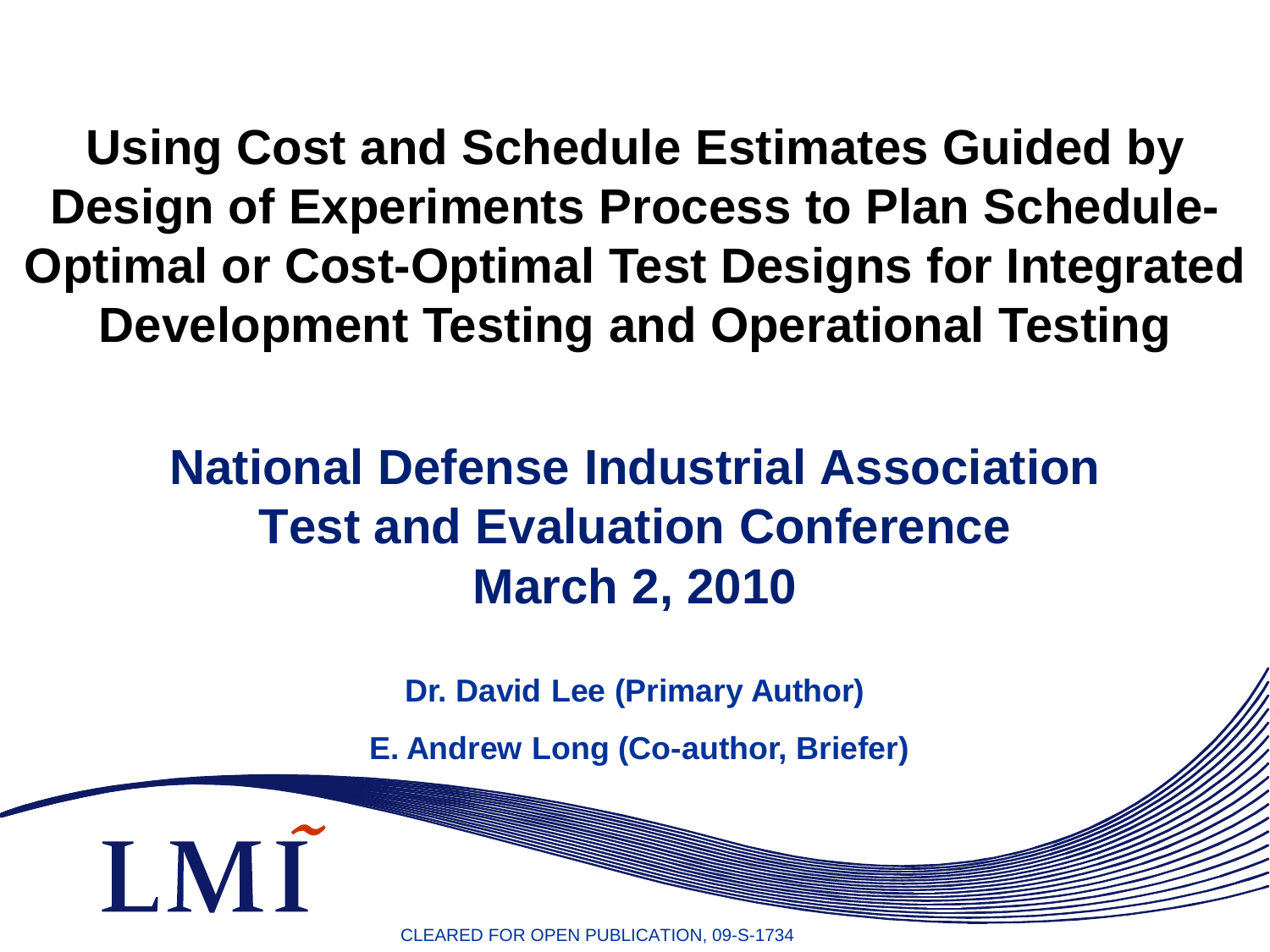## **Work Sponsored By:**

- Director of Operational Test and Evaluation
- Deputy Director, Assessments and Support, Systems and Software Engineering
- Deputy Under Secretary of Defense (Logistics and Materiel Readiness)

**Although the sponsors' support is gratefully acknowledged, positions expressed are those of LMI, not official positions of the sponsors.**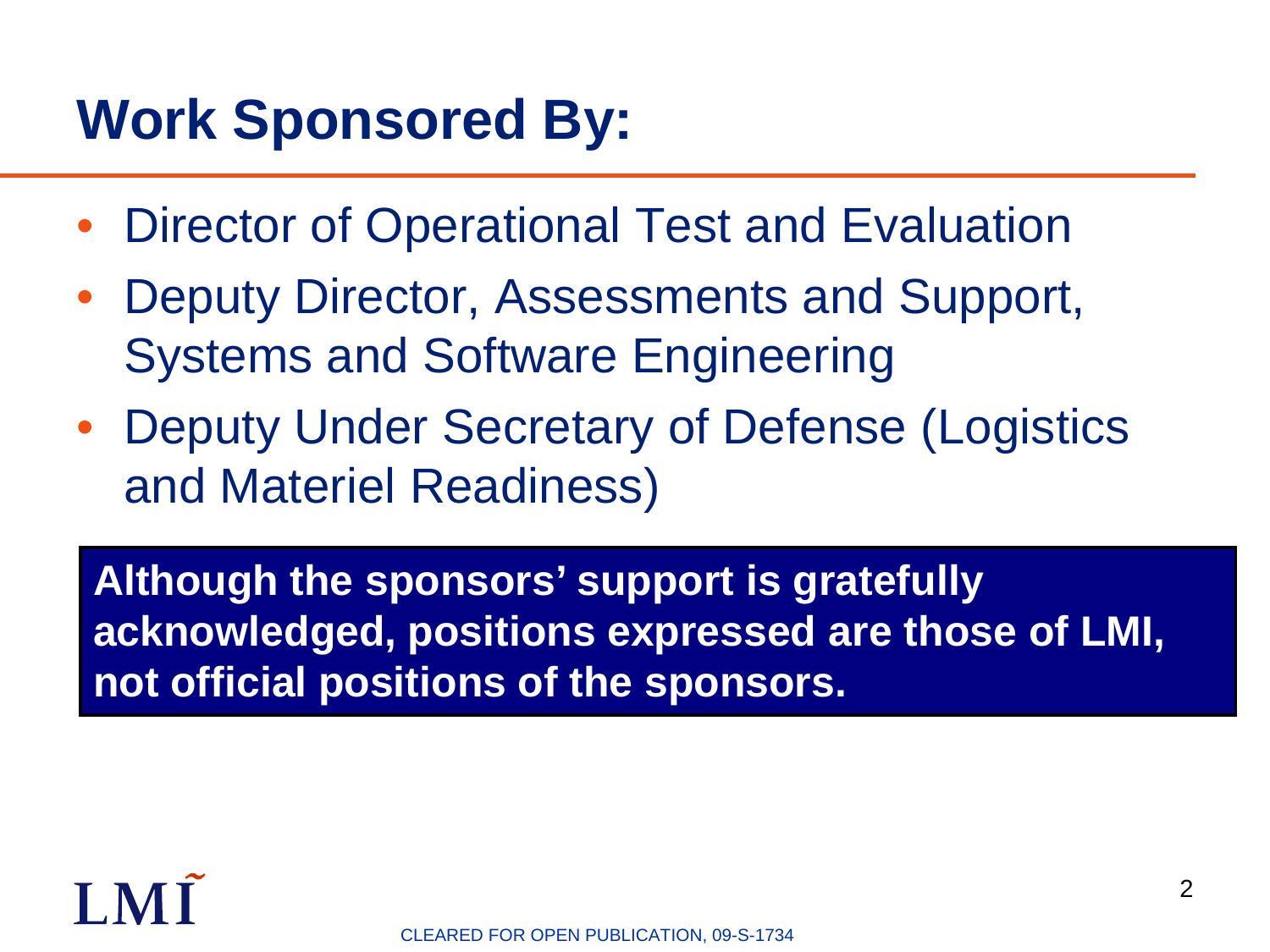### **Overview**

- Reliability Investment Model (RIM) Development and Calibration
- RIM handling of Design for Reliability (DFR) and DOE concepts
- RIM usage with classical reliability test design to make schedule- or cost-optimal plans for testing
- Testing efficiencies resulting from usage of POF data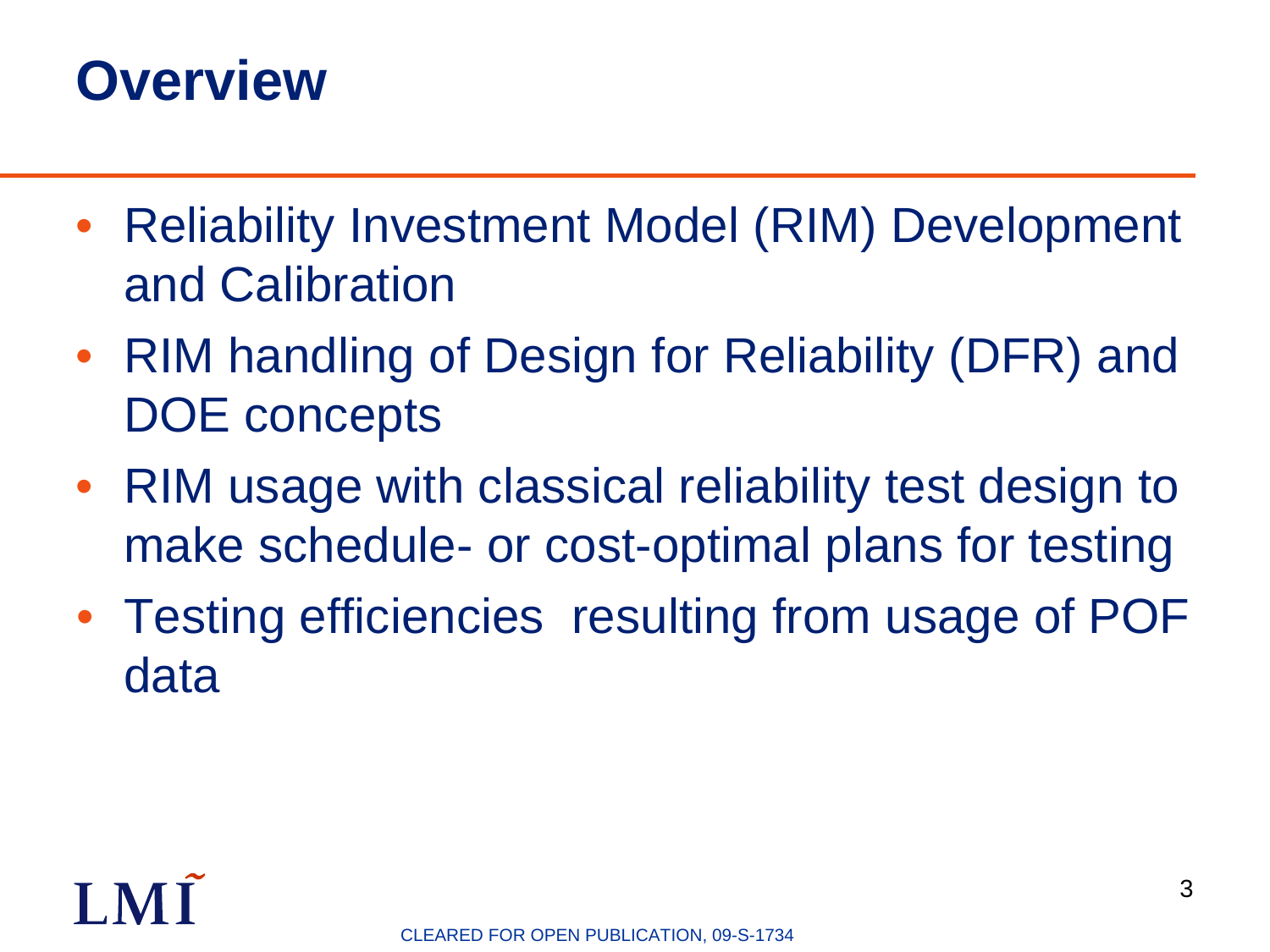# **The Reliability Investment Model**

#### **Extends AMSAA's AMPM\* to give cost and schedule**

#### **Definitions:**

- •A-mode failure: Will not be mitigated.
- •B-mode failure: Will be mitigated.
- •Reliability engineering process:



#### **Concepts:**

•Assuming the same premises as the \* AMPM, LMI rederived the AMPM model, incorporating terms representing cost.

•The model distinguishes between improvements achieved during Design and TAAF periods and relates the cost of improvements to the rate of mitigating Bmode failures in each Period.

#### **Assumptions:**

•The cost of operating a period increases proportionally to the time in that period.

• Action taken to mitigate the i<sup>th</sup> observed B-mode failure adds an incremental cost  $b_i$  (TAAF) or  $B_i$  (Design).

•Mitigation of the ith B-mode failure reduces the failure rate by a factor  $d_i$  (TAAF) or  $D_i$  (Design)

•Failure rates of B-modes are realizations of K independent random variables identically distributed with the Gamma distribution having scale, shape parameters α, β.

•Model takes a large-K limiting form, meaning the number of initial B-modes is assumed very large.

#### **Limitation:**

•The design-phase and TAAF-phase models are limited by the set of data on which they are calibrated. •Data, particularly for the design phase, comprise relatively small sets of cases dominated by programs of one commodity class.

**\* Army Materiel Systems Analysis Activity (AMSAA) Maturity Projection Model**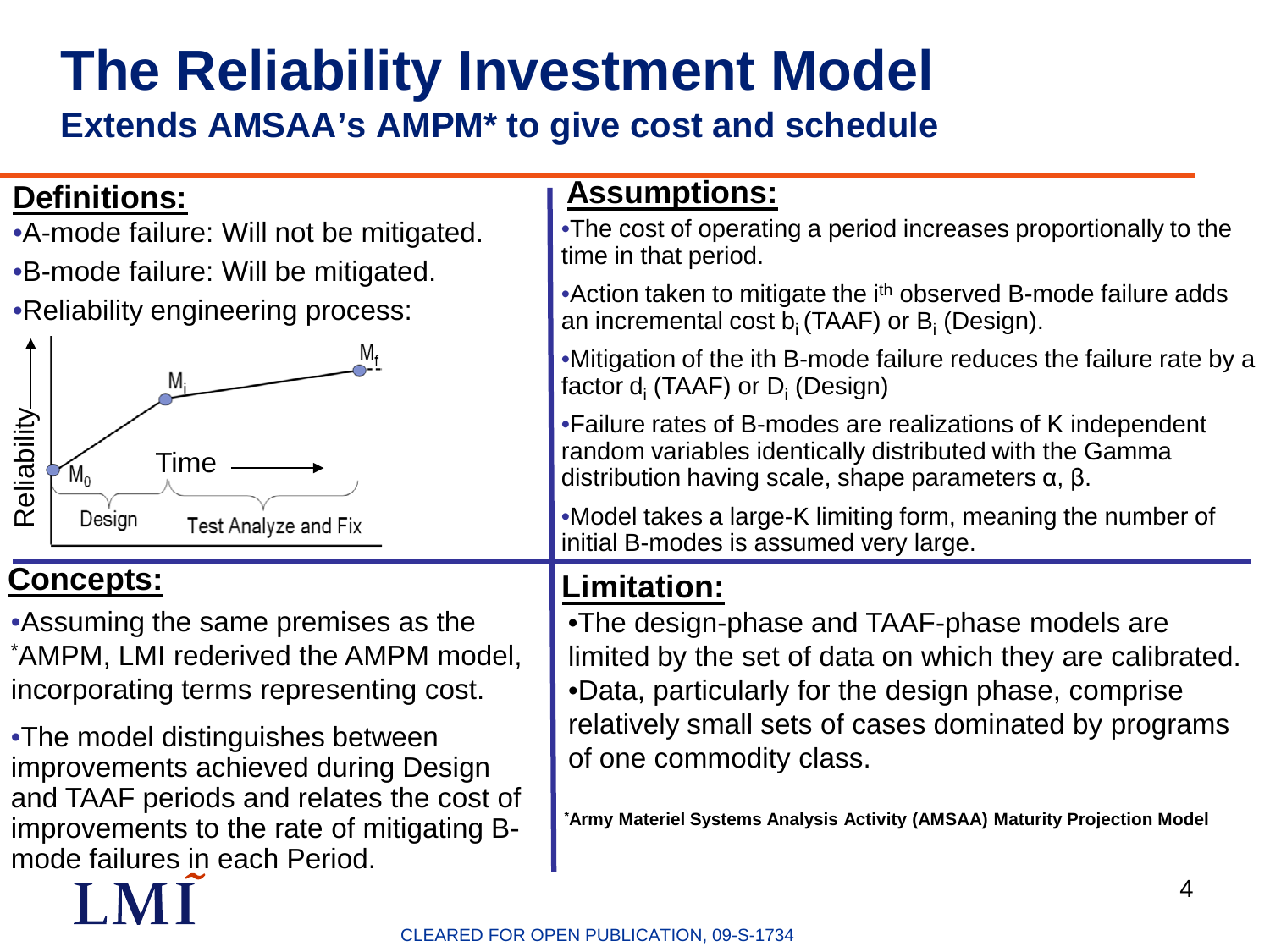## **Reliability Improvement-Cost Model for the Test Analyze and Fix (TAAF) Period**

 $\overline{\phantom{a}}$  $\rfloor$ 

 $\overline{\phantom{a}}$ 

**Eq. 1: Expresses reliability**

$$
\frac{1}{M(\tau)} = \frac{1}{M_A} + \frac{1}{M_i} \left[ (1 - \mu_d) + \frac{\mu_d}{1 + \tau} \right] \gamma(\tau) = \frac{1}{c v^2} \left[ g M_i \tau + \mu_b \ln(1 + \tau) \right]
$$

#### **Eq. 1: Parameters**

**MA :Mean time between A-mode failures**

**Mi :Mean time between B-mode failures at start of TAAF. Upper bound known; not considered an adjustable factor**

**µ**<sub>d</sub> : Average value of the reliability **improvements made by corrective action**; **experience has developed typical values of**   $\mu_{\rm d}$ , (0.7 to 0.8), so that this parameter also **is often known a priori.**

#### **Eq. 2: Parameters**

cv

**Eq. 2: Expresses cost**

**cv2 : A large-K limiting form of coefficient of variation of the sum of the K failure rates giving the initial MTB B-mode failures.**

 $\gamma(\tau) = \frac{1}{\sigma v^2} \left[ g M_i \tau + \mu_b \ln(1 + \tau) \right]$ 

**g :Burn rate for operating the tests (\$/time)**

**µb :The average value of the cost increments incurred by corrective action taken to mitigate identified B-modes (\$).**

**Design-phase model identical in form, parameter values differ**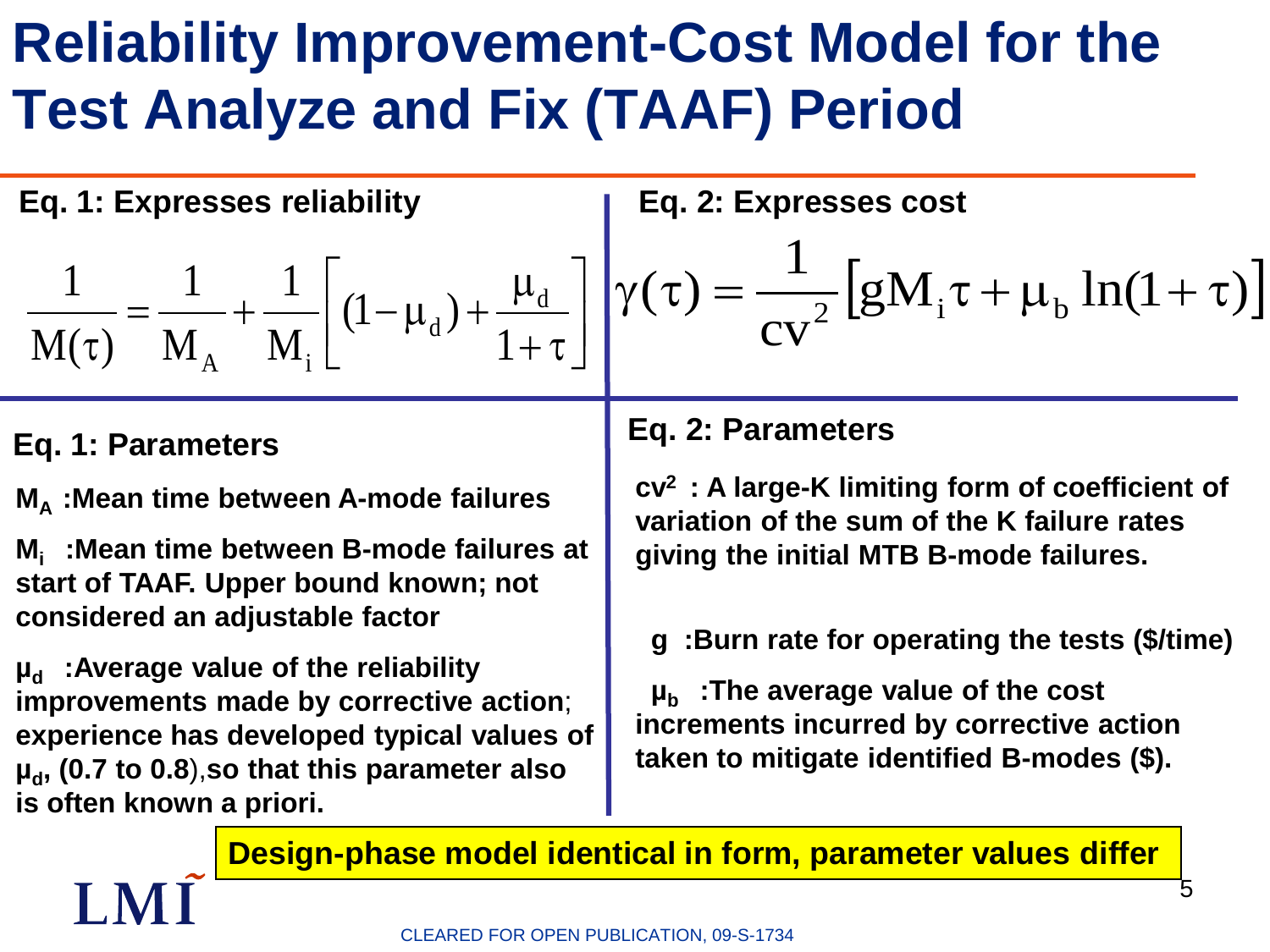## **Current RIM Calibration** Results



CLEARED FOR OPEN PUBLICATION, 09-S-1734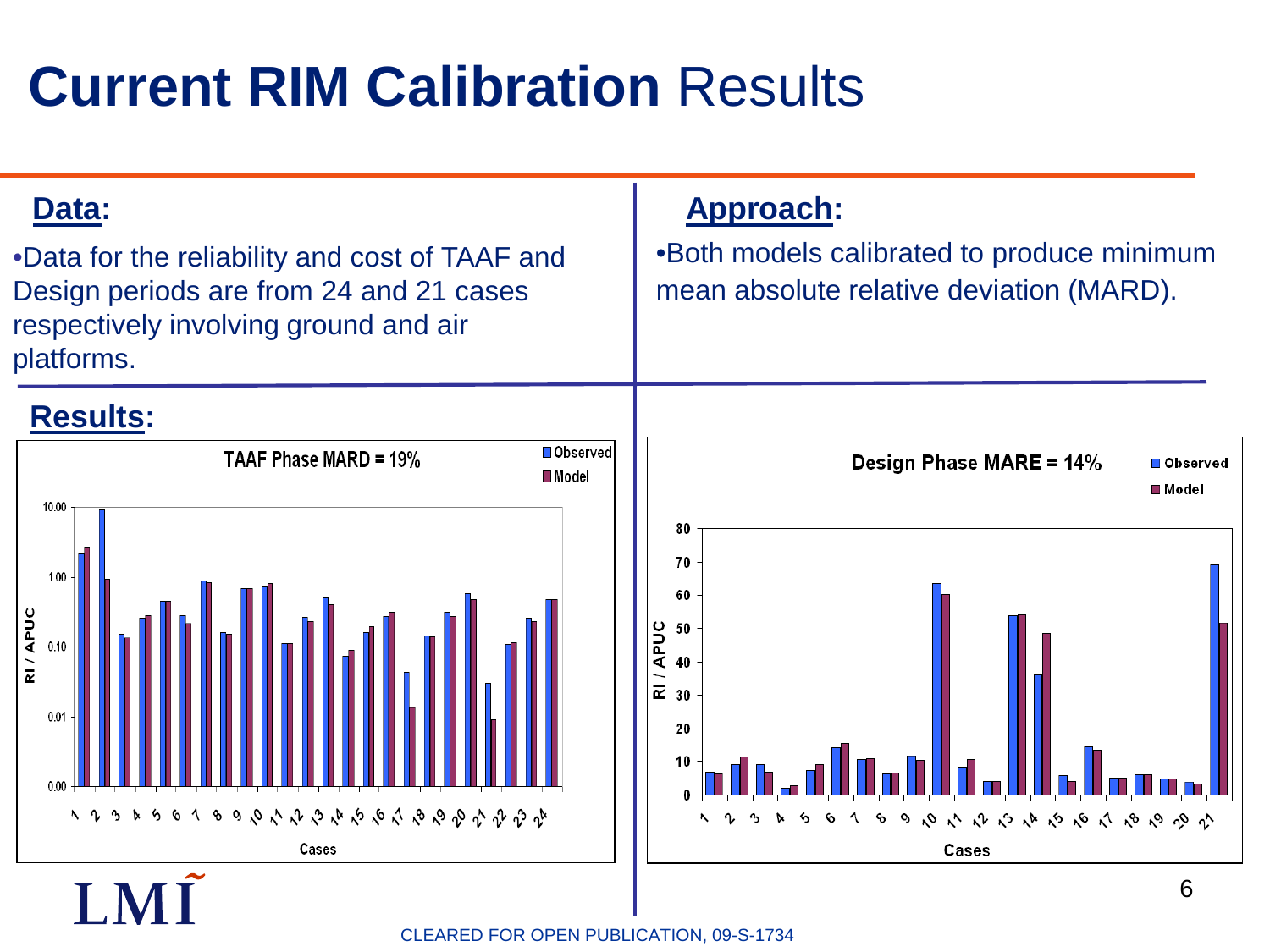## **DoE, DFR, and RIM**

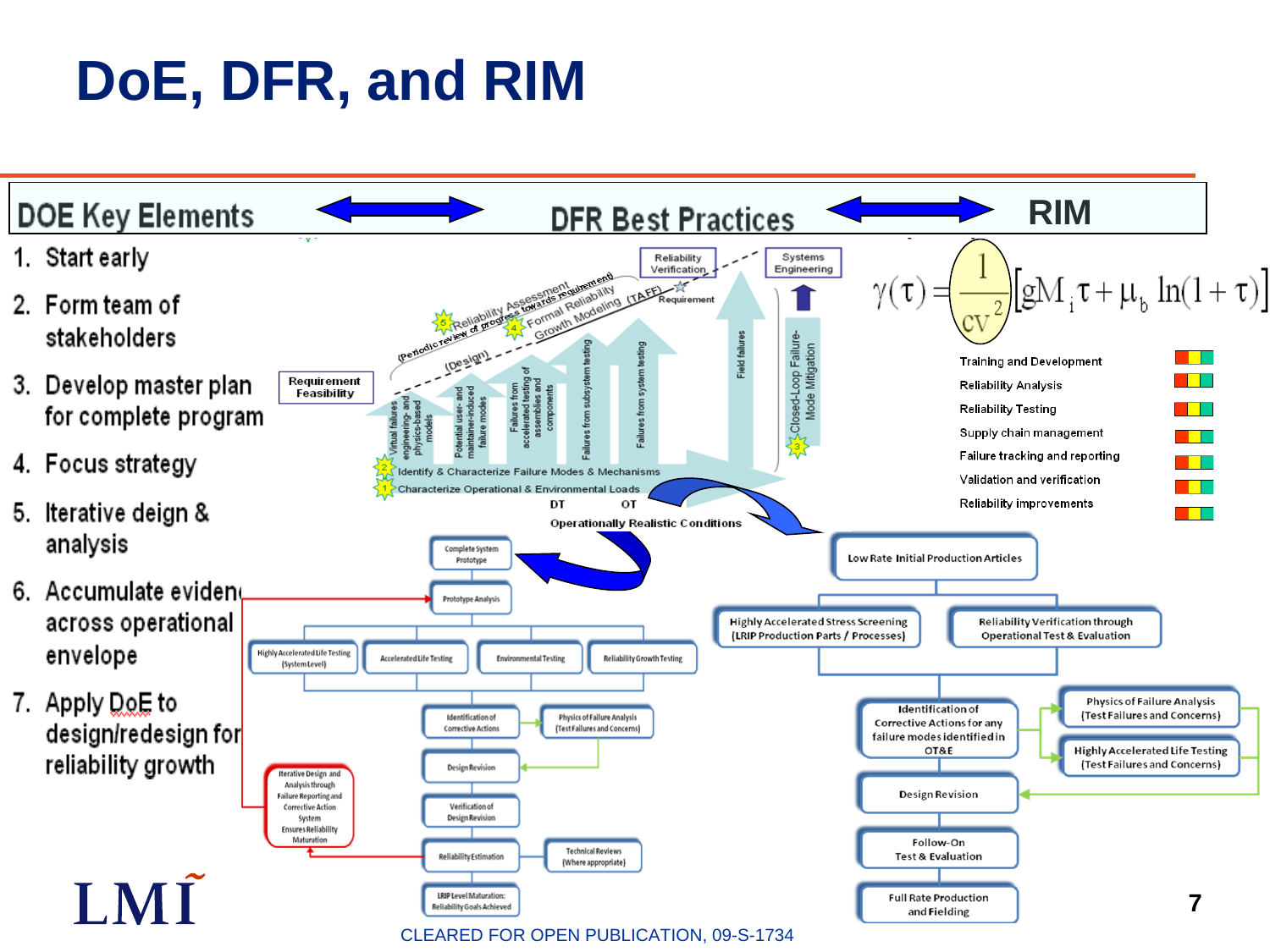# **Classical Reliability Demonstration Test**

(assumes exponentially distributed times-between failures)

**Eq. 3:** 
$$
P(E_n \mid MG, T_n) = \exp\left(-\frac{T_n}{MG}\right) \frac{1}{\mu} \frac{1}{j!} \frac{T_n}{(MG)^j} = 1 - P(\text{pass test with } M < MG) = \frac{1}{2} \chi^2_{2(n+1)R_C} \Rightarrow \frac{T_n}{MG}
$$
  
\n**Eq. 4:**  $P \text{pass} = \exp\left(-\frac{T_n}{MG} \frac{MG}{M}\right) \sum_{j=0}^{n} \frac{1}{j!} \frac{1}{(MG \frac{T_n}{M})} \frac{M}{j!} = 1 - P(\text{fail test with } M > MG) = \frac{\chi^2_{2(n+1)R_C}}{\chi^2_{2(n+1)1-R_P}} \Rightarrow \frac{M}{MG}$   
\n $\frac{1}{\chi^2_{2(n+1)1-R_P}} \Rightarrow \frac{M}{MG}$   
\n $\frac{1}{\chi^2_{2(n+1)1-R_P}} \Rightarrow \frac{M}{MG}$   
\n $\frac{1}{\chi^2_{2(n+1)1-R_P}} \Rightarrow \frac{M}{MG}$   
\n $\frac{1}{\chi^2_{2(n+1)1-R_P}} \Rightarrow \frac{M}{MG}$   
\n $\frac{1}{\chi^2_{2(n+1)1-R_P}} \Rightarrow \frac{M}{MG}$   
\n $\frac{1}{\chi^2_{2(n+1)1-R_P}} \Rightarrow \frac{M}{MG}$   
\n $\frac{1}{\chi^2_{2(n+1)1-R_P}} \Rightarrow \frac{M}{MG}$   
\n $\frac{1}{\chi^2_{2(n+1)1-R_P}} \Rightarrow \frac{M}{MG}$   
\n $\frac{1}{\chi^2_{2(n+1)1-R_P}} \Rightarrow \frac{M}{MG}$   
\n $\frac{1}{\chi^2_{2(n+1)1-R_P}} \Rightarrow \frac{M}{MG}$ 

CLEARED FOR OPEN PUBLICATION, 09-S-1734

 $LM\tilde{I}$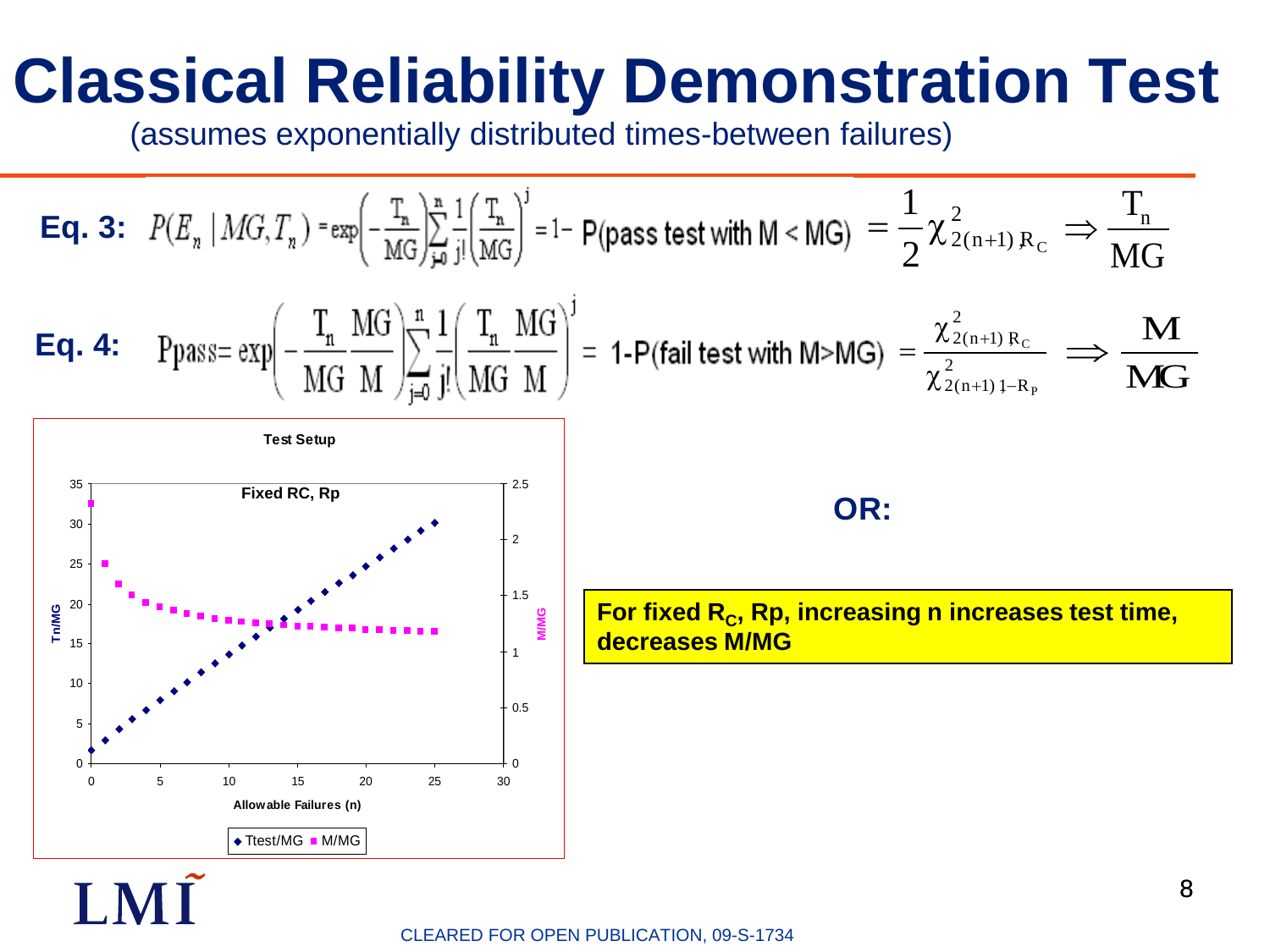### **Schedule-optimal and Cost-optimal Integrated Reliability Improvement and Testing**



**Total of TAAF and Test times may exhibit a minimum.**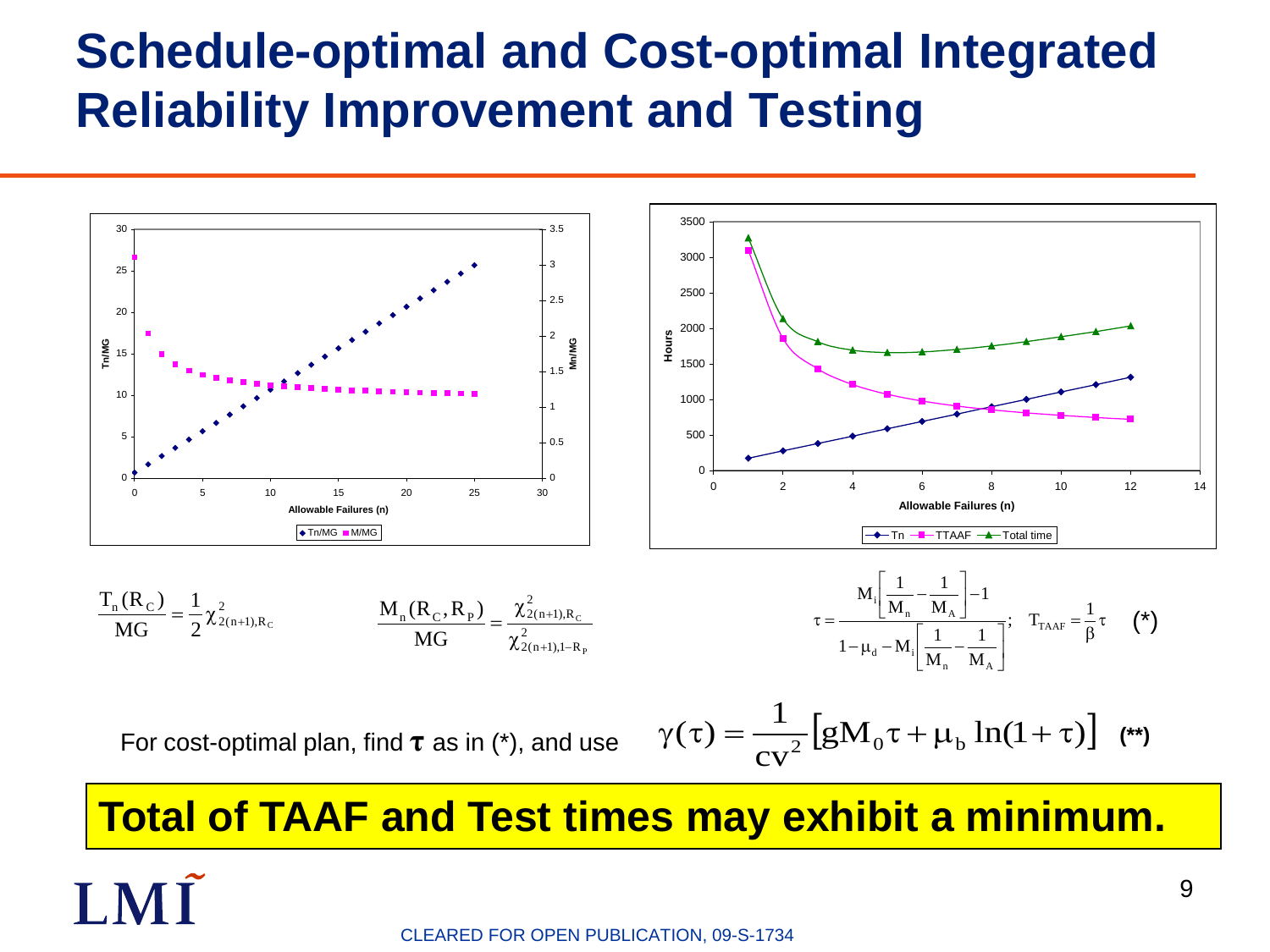### **Sample Cost and Schedule Options for Army Threshold Requirement**



**ASA(ALT) threshold is 70% of the requirement demonstrated at 50% confidence. In this example, the system must demonstrate 103.6 hours at 50% confidence. Test time and allowable failures can be determined by referencing 50% confidence curves**.

**From the cost and schedule estimates of Eqs 1&2 with the test design information of Eqs 3 & 4, we obtain the following cost and schedule estimates:**

| Max.<br>Fail.   | Test<br>Time. | <b>TAAF</b><br><b>Time</b> | <b>Total</b><br><b>Time</b> | <b>TAAF</b><br><b>Cost/APUC</b> | <b>Test</b><br><b>Cost/APUC</b> | <b>Total</b><br><b>Cost/APUC</b> |
|-----------------|---------------|----------------------------|-----------------------------|---------------------------------|---------------------------------|----------------------------------|
|                 | 174           | 3096                       | 3270                        | 11.7                            | 0.02                            | 11.7                             |
| 3               | 380           | 1431                       | 1811                        | 7.8                             | 0.04                            | 7.8                              |
| $5\overline{)}$ | 587           | 1073                       | 1660                        | 6.5                             | 0.06                            | 6.6                              |
| 6               | 691           | 978                        | 1669                        | 6.1                             | 0.07                            | 6.2                              |

 $MG = 103.6$  Hours,  $RC = 50\%$  and  $RP = 20\%$ ,  $\mu$ d = 0.75, β = 0.00155 (hr) -1, and  $\lambda_0 = 0$ .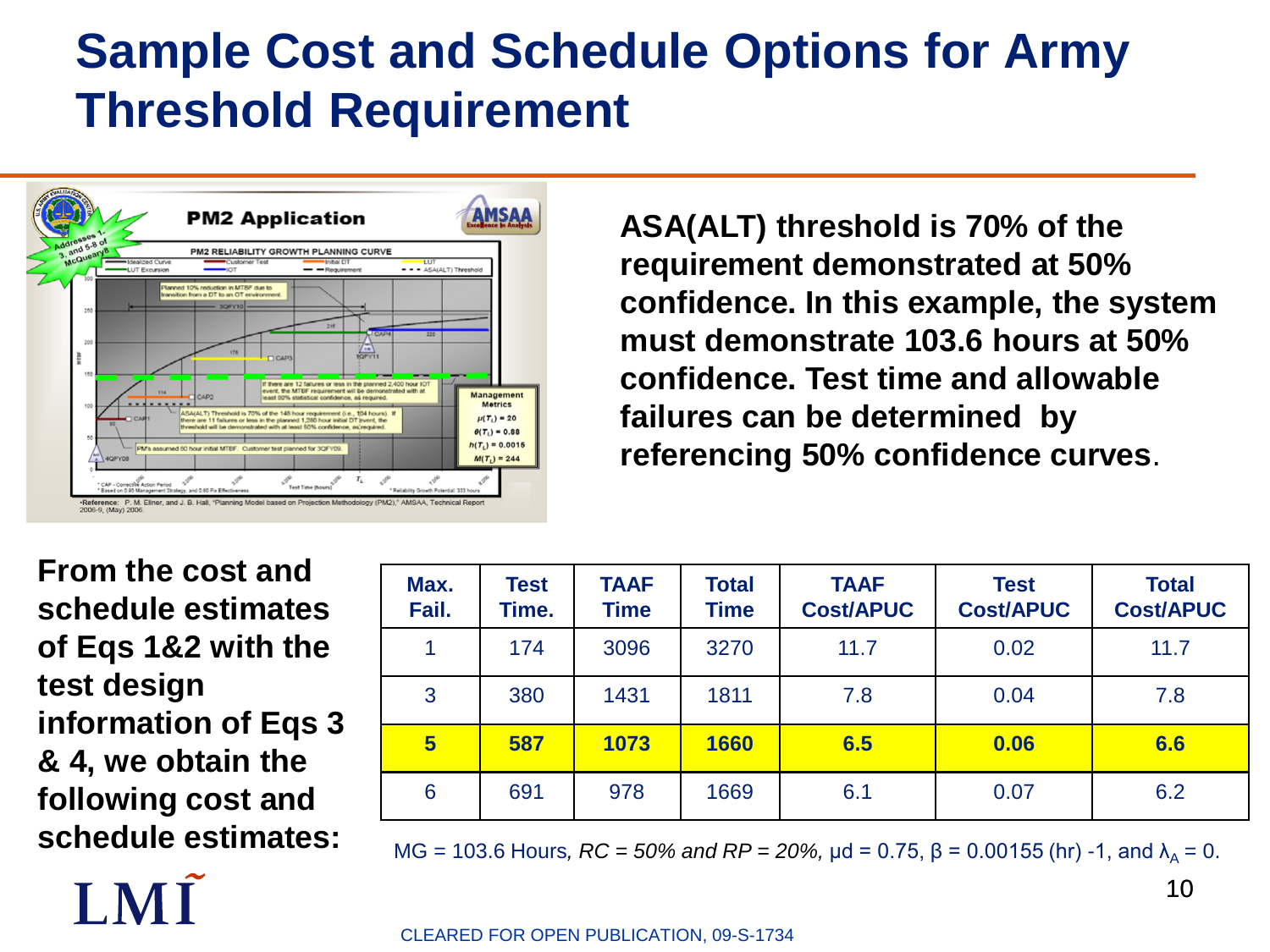## **Integrating Prior Information to Improve Testing Efficiency**

#### **Ammunition Transfer System** 0.1 0.09 **Failure rate for Mode Failure Time** 0.08 **Load Birnbaum-Saunders**  F 107.3 0.07 **Hazard, failures/hour** 235.2 ailures/h **mode is not**  0.06 F 332.5 0.05 **constant** Hazard, 0.04 413.3 4544 0.03 F 495.3 0.02 F 569.8 0.01 **Support** 2 580.3  $\Omega$ 60 70 80 90 100 110 120 130 140 150 160 607.7 **Operating hours** 619.2 **Support** 2 668.5 400 F 720.1 Mode F: crack propagation 350 802.3 in rotating bending 300 826.1  $\mathbf{M} = \frac{1}{\lambda} \left( 1 - e^{-\lambda \beta} (1 + \frac{\alpha^2}{2} \lambda \beta (\lambda \beta - 1) \right) + \mathbf{O}(\alpha^3)$  $=\frac{1}{\lambda}\left(1-e^{-\lambda\beta}(1+\frac{\alpha^2}{2}\lambda\beta(\lambda\beta-\right)$  $\setminus$  $\overline{\phantom{a}}$ 1 909.1 250  $\setminus$ J 200 **Hours Cumulative failure probability for crack propagation** 150 **(Birnbaum-Saunders Model)** 100  $\bigg($  $\setminus$  $F_f(t) = CN \left(\frac{1}{\alpha} \right) \sqrt{\frac{t}{\beta}} - \sqrt{\frac{\beta}{t}}$  $\sqrt{\frac{t}{\rho}} - \sqrt{\frac{\beta}{t}}$ 50  $\mathsf{L}$  $\overline{\phantom{a}}$  $\overline{\phantom{a}}$  $\Omega$  $\overline{\phantom{a}}$  $\vert$

**Analysis of combined MTBF, and available data on crack propagation, allow development and testing on exponential modes alone at considerable savings in test time compared with ab initio testing.**

0 50 100 150 200 250 300 350 **Exponential mode MTBF, Me** Combined MTBF, M **Fatigue failure MTBF, Mf**  $\sim$ Goal MTBF, MG

 $\setminus$ 

 $\int$ 

 $\rfloor$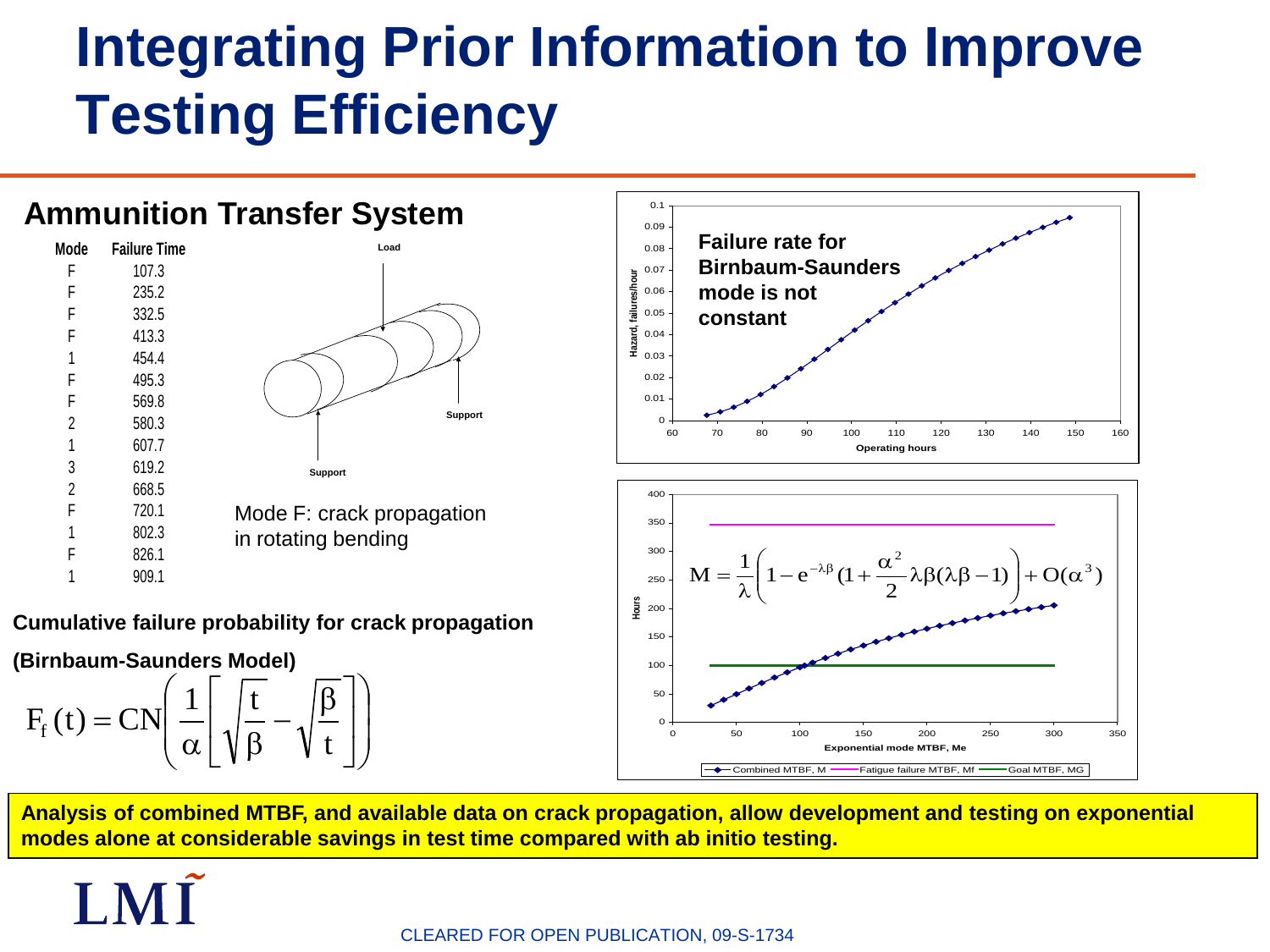## **Summary and Conclusions**

- With LMI Reliability Investment Model, managers can plan programs of integrated reliability improvement and demonstration test as designed experiments
- Methods of experimental design incorporating prior information give shorter, less expensive reliability demonstration tests for specified consumers risk and producers risk.

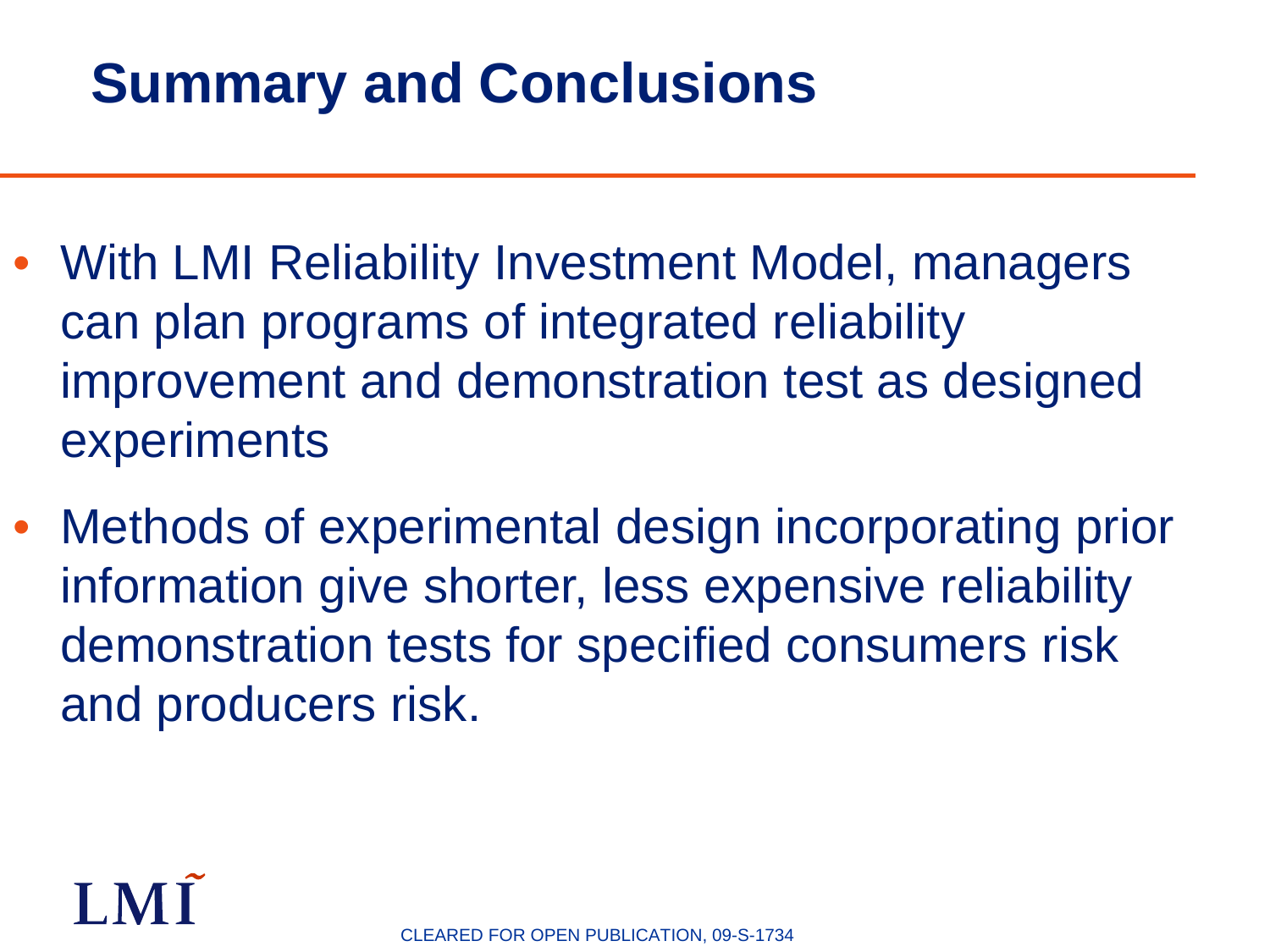

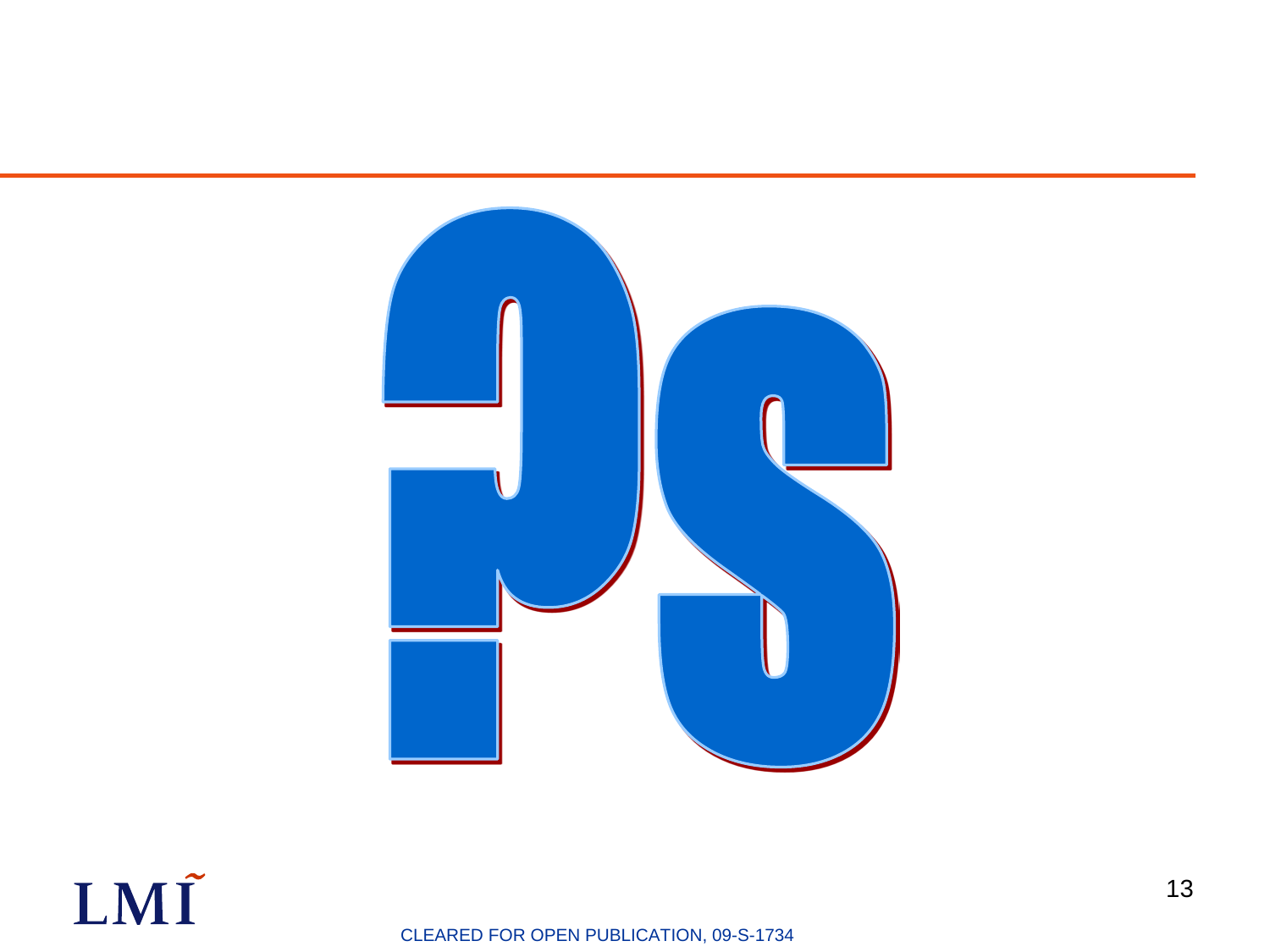### **References**

Broemm, W.J., P.M. Ellner, and W. J. Woodworth, AMSAA Reliability Growth Guide, AMSAA TR-652, U.S. Army Materiel Systems Analysis Activity, Aberdeen Proving Ground, MD 21005, September 2000.

Drenick, R.F., "The Failure Law of Complex Equipment," Journal of the Society for the Industrial Applications of Mathematics, Vol. 8, No. 4, pp. 680-689.

Ellner, P.M., and J. Brian Hall, Planning Model Based on Projection Methodology (PM2), AMSAA TR-2006-9, May 2006.

Ellner, P.M., and Martin Wayne, "Reliability Investment Model Peer Review and Discussion," AMC, Aberdeen Proving Ground, April 28, 2009.

Forbes, J.A., E. Andrew Long, David A. Lee, William J. Esmann, and Lon C. Cross, Developing a Reliability Investment Model, LMI Report HPT80T1, July 2008.

Long, E.A., James A. Forbes, Jing Hees, and Virginia Stouffer, Empirical Relationships between Reliability Investment and Life Cycle Support Costs, LMI Report SA701T1, June 2007.

Meeker, William Q., "Renewal Processes and Superimposed Renewal Processes, Applications in Reliability," unpublished lecture notes, wqmeeker@iastate.edu.

NIST/SEMATECH e-Handbook of Statistical Methods, http://www.itl.nist.gov/div898/handbook, Chapter 8, "Reliability," National Institute of Standards and Technology, Gaithersburg, MD, 2006.

Press, W.H., Saul A. Teukolsky, William T. Vetterling, and Brian P. Flannery, Numerical Recipes in C, Second Edition, pp. 691 et seq., Cambridge University Press, fifth printing, 1996.

# **IMI**